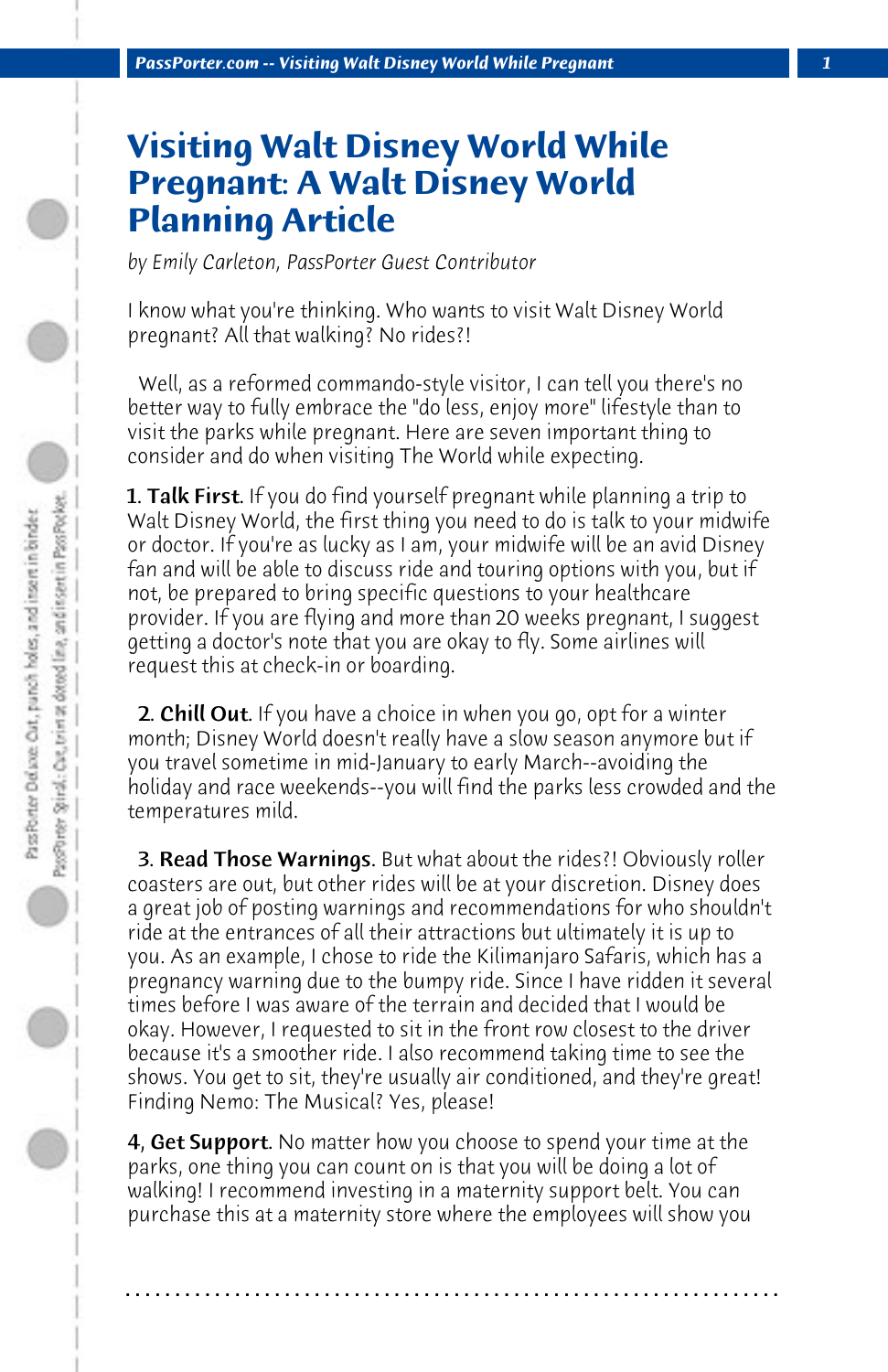how to use it and ensure that it fits you properly. This is a life saver! One day we spent just the afternoon in World Showcase so I didn't bother to put it on and my back hurt within an hour of leaving the hotel room. With the support belt, I could tour all day with no pain. Also, as with any Disney World trip, bring comfortable, broken-in sneakers with good support.

**5. Drink up.** Everyone needs to stay hydrated in Disney but this is especially important when you're pregnant because dehydration can cause pre-term contractions. You should bring your own water bottle and refill it often. If you don't want to carry a bottle around, you can get ice water from any kiosk or counter service restaurant without making a purchase. You will become an expert on all the restroom locations and luckily they are plentiful!

 6. Do Less, Enjoy More. Know your limits and take breaks when you need them, even if that means changing your plans. After waiting three hours to see Anna and Elsa with my 3-year old, I was ready to call it a day and rather than spending the rest of the day in Future World as scheduled, we retired to the pool. If you just need a short break, consider visiting the Baby Care Station. Each park has one and they offer a quiet, air conditioned place to sit. Each park also has First Aid Stations, usually located near the Baby Care Stations, in the event that you feel you've exceeded your limits and need to consult with a medical professional.

7. Treat Yourself. Take some time to pamper yourself! Consider splurging on a spa treatment. The Senses Spa offers 50 and 80 minute prenatal massages as long as you are past your first trimester. My 80 minute massage was amazing and, scheduled midweek, was the perfect way to relax and reenergize for the rest of the trip. If you can't spring for the massage or are still in your first trimester, something as simple as a facial or pedicure could provide you with some relaxing downtime. Be aware that if you choose to visit the spa you will not be able to utilize the steam room and Jacuzzi, but you do get unlimited delicious mini cupcakes and infused water!

 While I never thought I'd find myself at Walt Disney World pregnant, I can honestly say it was one of my most enjoyable trips and I may never tour commando-style again Chellip; well at least not until my kids are older.

*About The Author: Emily is a Disney crazy working mom of two. In her spare time (HA!) she enjoys crafting, reading, listening to Disney podcasts and planning her family's next Disney trip!*

**. . . . . . . . . . . . . . . . . . . . . . . . . . . . . . . . . . . . . . . . . . . . . . . . . . . . . . . . . . . . . . . . . .**